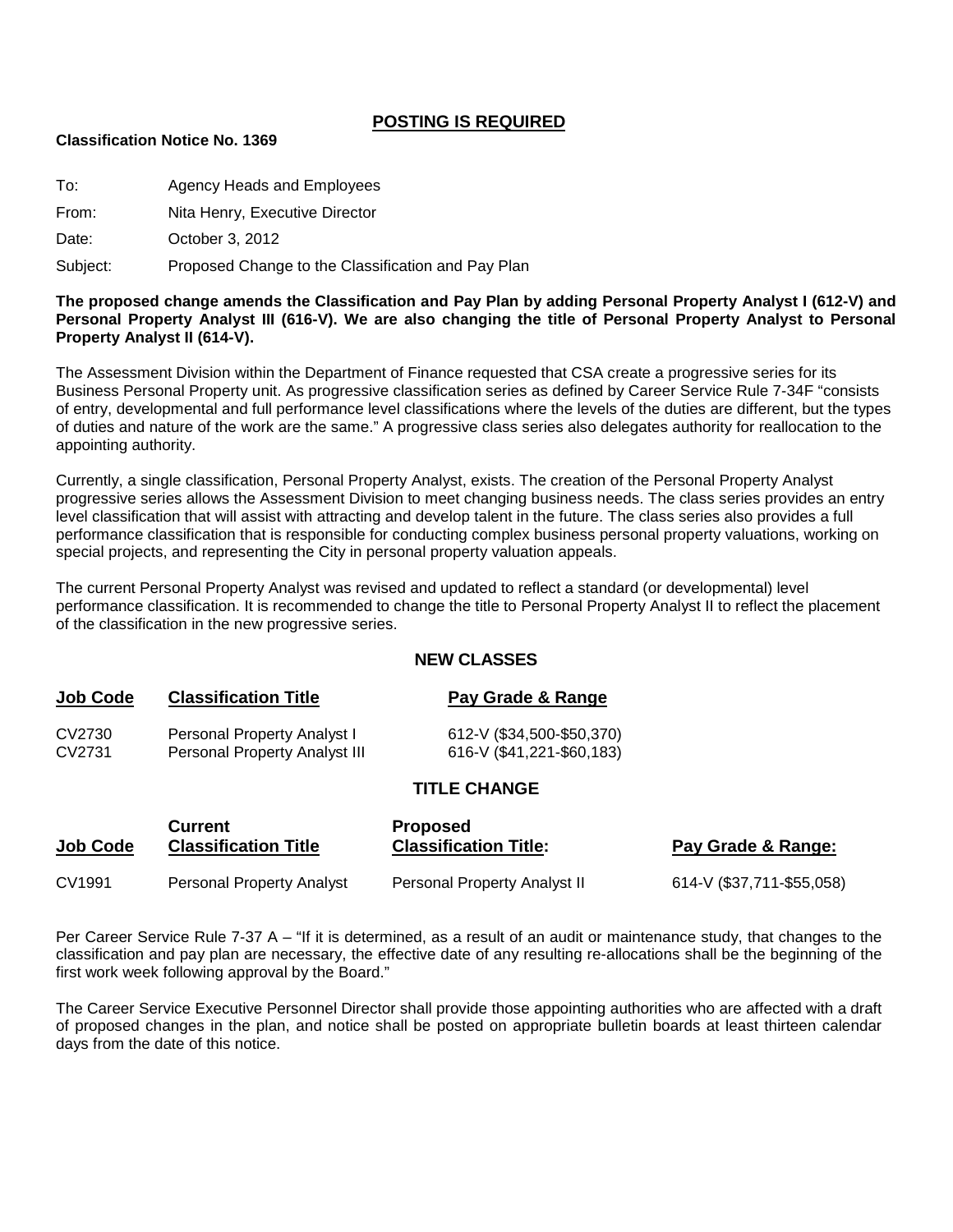#### **Public Notice of Changes**:

The scheduled time for the public hearing is **Thursday October 18, 2012 9:00 a.m.** in the CSA Board Room, Room 4.I.4, Webb Municipal Building, 201 West Colfax Avenue.

**Note:** Please submit any questions or comments on this proposal in writing to Bruce Backer [bruce.backer@denvergov.org,](mailto:bruce.backer@denvergov.org) Career Service Authority, in care of Alena Martinez [alena.martinez@denvergov.org](mailto:alena.martinez@denvergov.org) by 8:00 a.m. on **Wednesday, October 17, 2012.** Please include a contact name and phone number so that we may respond directly.

If anyone wishes to be heard by the Board on this item, please call Frances Trujillo [frances.trujillo@denvergov.org](mailto:frances.trujillo@denvergov.org) at (720) 913-5609 no later than noon on **Tuesday, October 16, 2012.**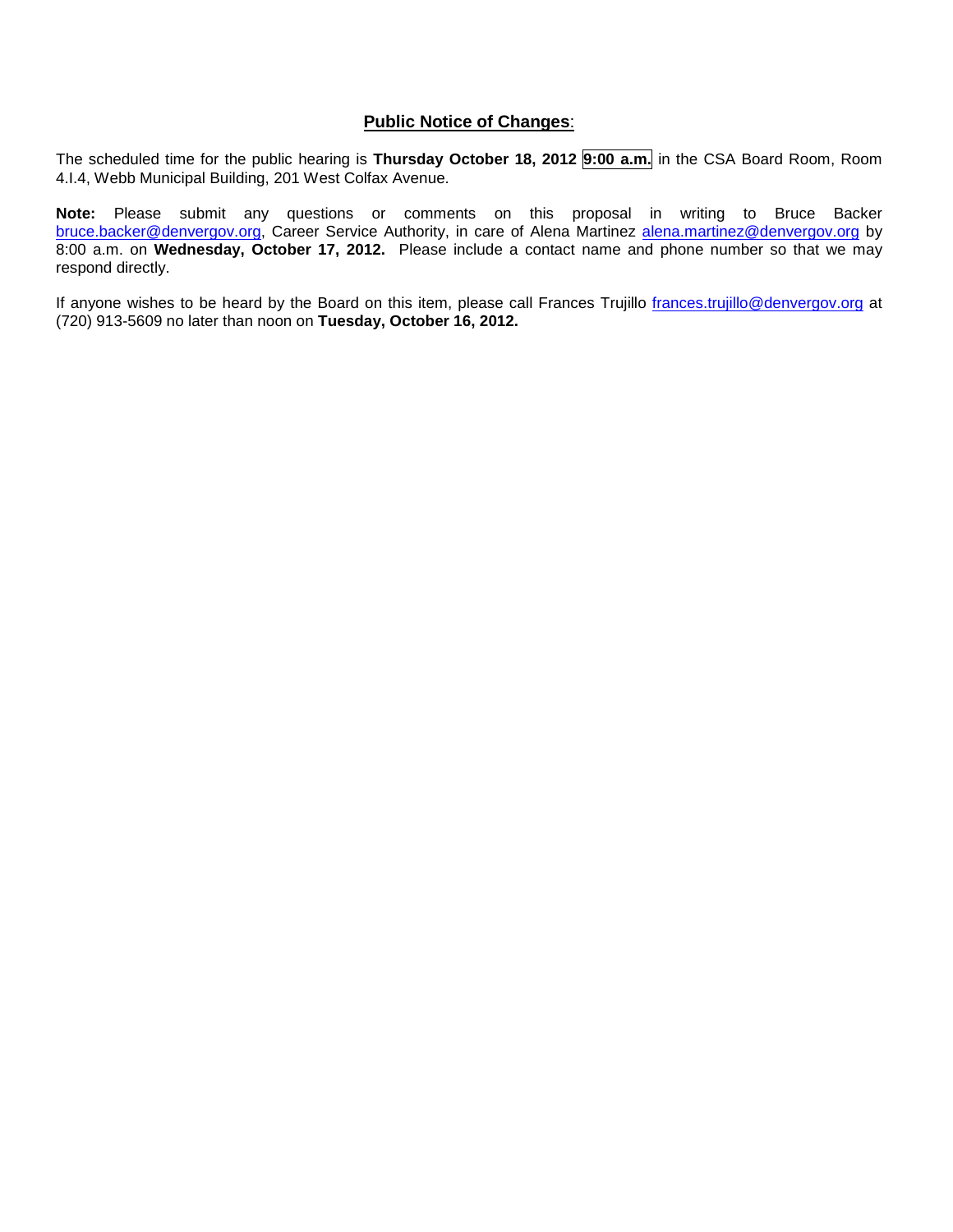

# Career Service Authority

Page 1 of 5

# Personal Property Analyst I

# **GENERAL STATEMENT OF CLASS DUTIES**

Performs entry level work assisting with and learning how to conduct business personal property valuation; provides routine information on assessment processes and applicable state and local personal property tax laws.

### **DISTINGUISHING CHARACTERISTICS**

This is the first out of three classifications in a progressive class series for Personal Property Analysts. The *Personal Property Analyst II* performs standard level work conducting routine business personal property valuations. The *Personal Property Analyst III* performs full performance level work conducting routine to complex business personal property valuations. The Personal Property Analyst III is also responsible for representing the City in personal property valuation appeals and maintaining and updating data on state tax codes and tables.

The Personal Property Analysts are distinguished from the *Staff Tax Auditor*, which entry-level through standard level auditing work applying generally accepted accounting principles and auditing standards in conducting financial and tax compliance audits of entities engaged in business in Denver.

Next, the Personal Property Analysts are distinguished from the *Tax Analyst*, which researches, analyzes, prepares, and processes claims for payments of outstanding taxes owed to the city.

Finally, the Personal Property Analysts are distinguished from the *Real Property Appraiser Technician*, which supports the work of Real Property Appraisers by performing paraprofessional real estate valuation and database maintenance.

### *Guidelines, Difficulty and Decision Making Level:*

Procedures, methods, and techniques to be used are well established with options to be considered well defined. Tools, work aids, and materials to be used are specified. Work steps are demonstrated or made clear by straightforward oral instructions.

Duties assigned are primarily routine, repetitive, and restricted in intricacy with little or no discretion in how they are carried out.

### *Level of Supervision Received and Quality Review:*

Under close supervision, the employee receives training to develop skills and abilities in a specific line of work or general occupational area. Work product is subject to close, continuous inspection.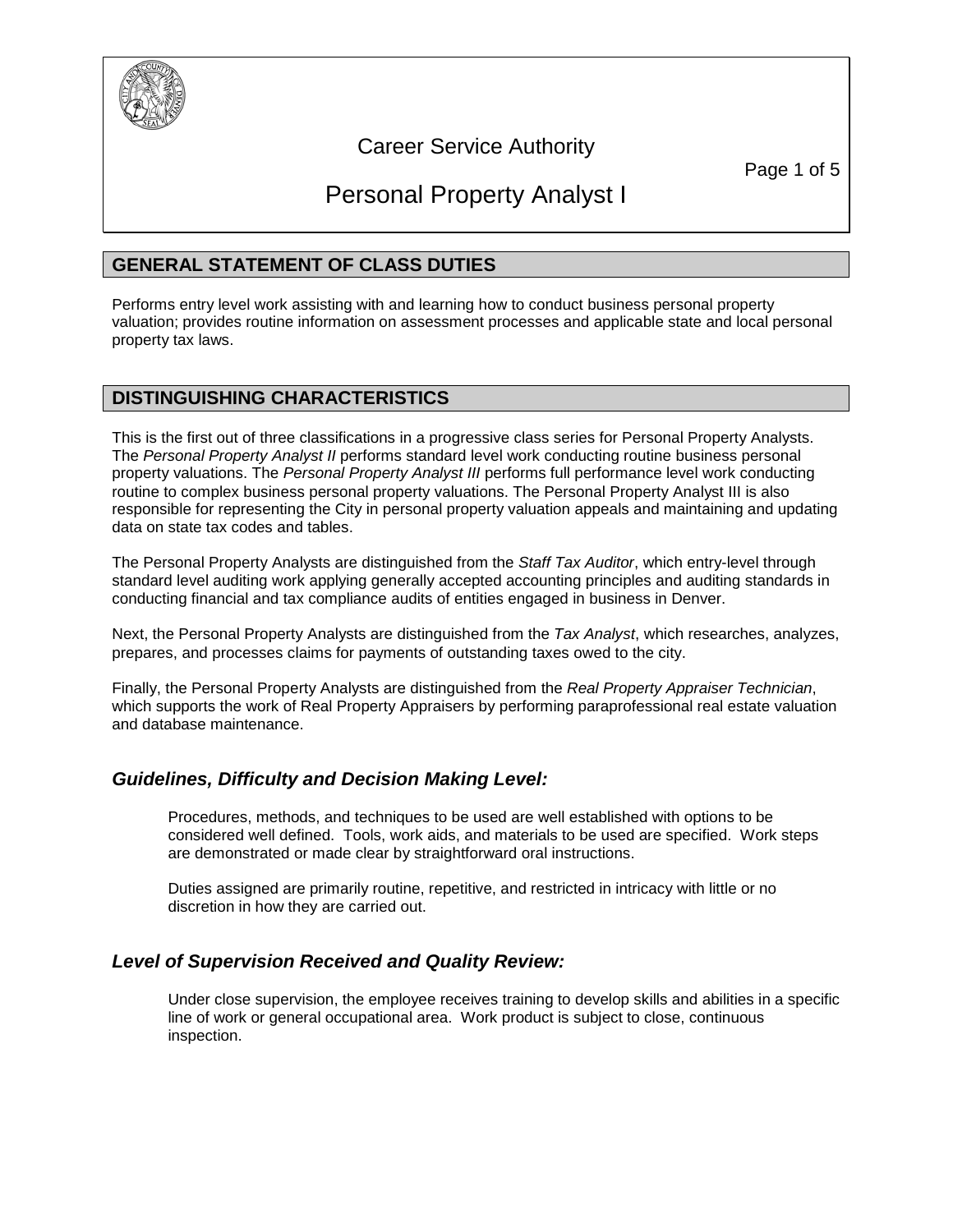#### *Interpersonal Communications and Purpose:*

Contacts with the public or employees where factual information relative to the organization or its functions are received, relayed, or a service rendered according to established procedures or instructions.

#### *Level of Supervision Exercised:*

None

### **ESSENTIAL DUTIES**

Assists with and learns how to conduct field investigations for the purpose of identifying/verifying businesses and personal property and verifying ownership, registration, and compliance with applicable statutes.

Provides routine information to business owners, other jurisdictions, and city agencies on personal property assessment process; assists with providing explanations of state and local personal property tax laws.

Assists with and learns how to conduct on-site inspections of personal property to estimate the value of assets; assists with performing calculations to determine asset value, taxable rate and category, and tax exemption status utilizing established procedures, manuals, and tax tables.

Under direct supervision, compiles personal property data for the purpose of taxation and prepares personal property tax declarations.

Under direct supervision, processes personal property tax declarations by reviewing and analyzing information submitted by business owners; learns how to classify and list assets for property valuation purposes per statutory requirements.

Under direct supervision, evaluates and processes routine personal property valuation protests.

Prepares and maintains personal property case files to include records of correspondence.

Receives training and instruction on the interpretation and application of state tax code and tables and on assessment internal processes and programs.

> Any one position may not include all of the duties listed. However, the allocation of positions will be determined by the amount of time spent in performing the essential duties listed above.

# **MINIMUM QUALIFICATIONS**

#### *Competencies, Knowledge, & Skills:*

**Integrity/Honesty** – Contributes to maintaining the integrity of the organization; displays high standards of ethical conduct and understands the impact of violating these standards on an organization, self and others; is trustworthy.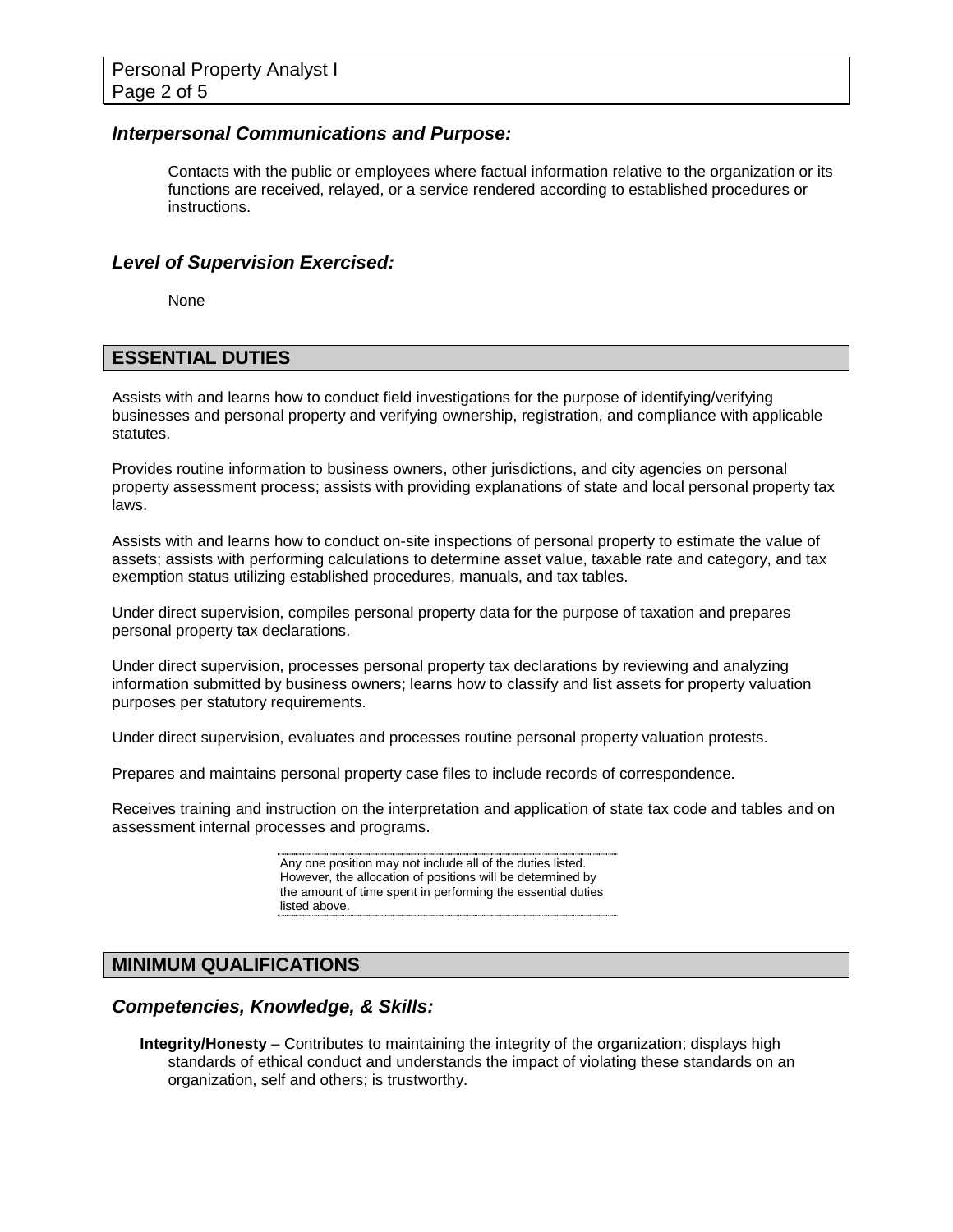**Attention to Detail** – Is thorough when performing work and conscientious about attending to detail.

- **Interpersonal Skills** Shows understanding, friendliness, courtesy, tact, empathy, cooperation, concern, and politeness to others; relates well to different people from varied backgrounds and different situations.
- **Speaking** Uses correct English grammar to organize and communicate ideas in words that are appropriate to listeners and situations; uses body language appropriately.
- **Listening** Receives, attends to, interprets, and responds to verbal messages and other cues such as body language in ways that are appropriate to listeners and situations.
- **Reading** Understands and interprets written material, including technical material, rules, regulations, instructions, reports, charts, graphs or tables; applies what is learned from written material to specific situations.
- **Writing** Recognizes or uses correct English grammar, punctuation and spelling; communicates information in a succinct and organized manner; produces written information, which may include technical material that is appropriate for the intended audience.
- **Reasoning** Identifies rules, principles, or relationships that explains facts, data, or other information; analyzes information and makes correct inferences or draws accurate conclusions.
- **Arithmetic/Mathematical Reasoning** Performs computations such as addition, subtraction, multiplication, and division correctly; solves practical problems by choosing appropriately from a variety of mathematical techniques such as formulas and percentages.
- **Information Management** Identifies a need for and knows where or how to gather information; organizes and maintains information or information management systems.
- **Technical Competence** Uses knowledge that is acquired through formal training or extensive onthe-job experience to perform one's job; works with, understands and evaluates technical information related to the job; advises others on technical issues.
- **Self-Management** Sets well-defined and realistic personal goals, displays a high level of initiative, effort and commitment towards completing assignments in a timely manner; works with minimal supervision; is motivated to achieve; demonstrates responsible behavior.
- **Problem-Solving** Identifies problems; determines accuracy and relevance of information; uses sound judgment to generate and evaluate alternatives, and to make recommendations.
- **Decision Making** Makes sound, well informed, and objective decisions; perceives the impact and implications of decisions; commits to action, even in uncertain situations, to accomplish goals; causes change.
- **Customer Service**  Works with customers to assess needs, provide assistance, resolve problems, satisfy expectations; knows products and services; is committed to providing quality products and services.
- Knowledge of standard office practices and procedures sufficient to be able to process various types of paper work associated with office support duties.

Skill in utilizing computer software to accomplish a variety of tasks.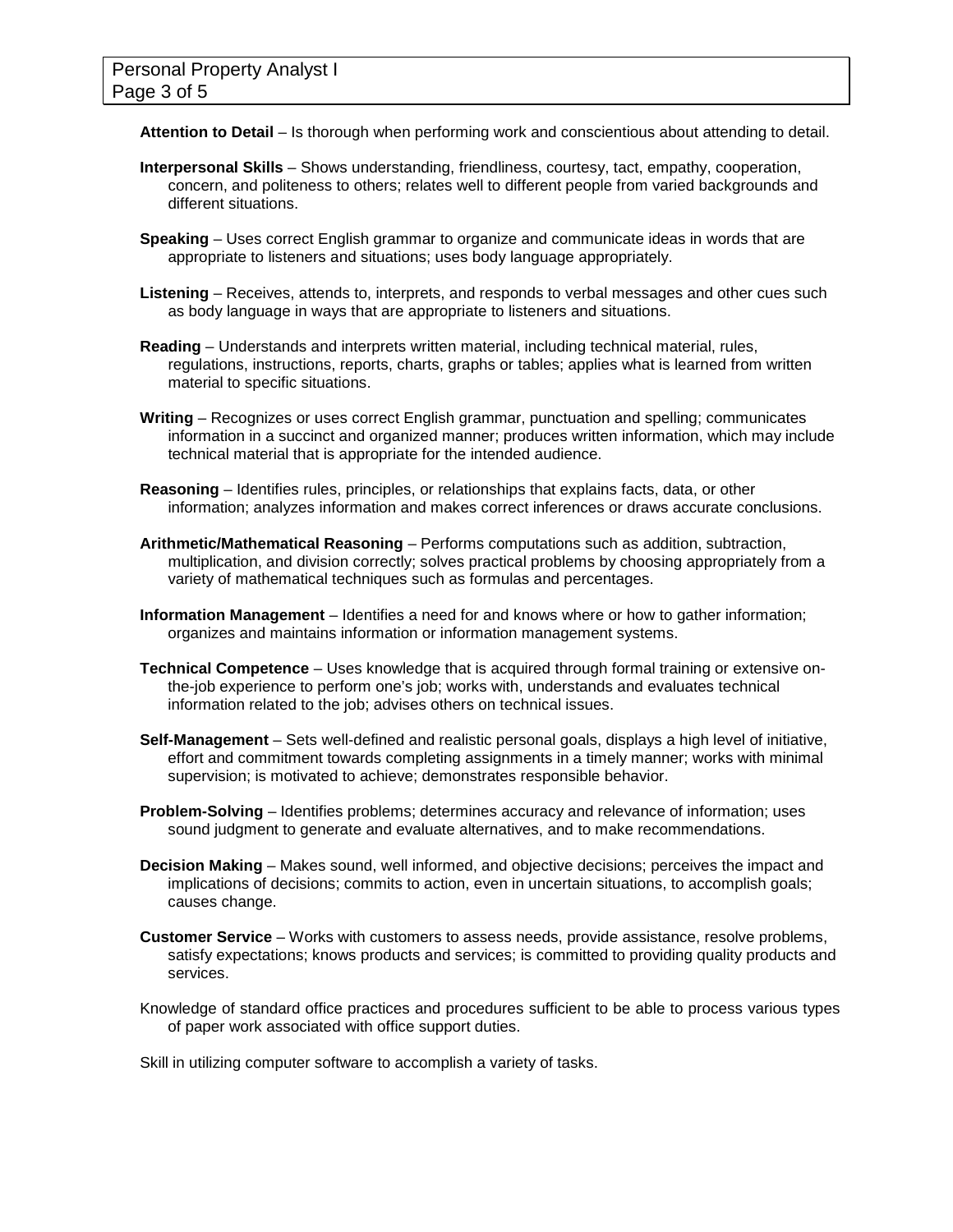**Physical Demands** (Physical Demands are a general guide and specific positions will vary based on working conditions, locations, and agency/department needs)*:*

*Standing*: remaining on one's feet in an upright position. *Walking*: moving about on foot. *Sitting*: remaining in the normal seated position. *Handling*: seizing, holding, grasping, or otherwise working with the hands. *Fingering*: picking, pinching, or otherwise working with fingers. *Talking*: expressing or exchanging ideas by means of spoken words. *Hearing*: perceiving the nature of sounds by the ear. *Eye/hand/foot coordination*: performing work through using two or more. *Near Acuity*: ability to see clearly at 20 inches or less.

#### *Working Environment:*

Pressure due to multiple calls and inquiries. Subject to many interruptions. Temperature Changes: variations in temperature from hot to cold. Atmospheric Conditions: conditions that affect the skin or respiratory system.

### *Education Requirement:*

Associate's Degree in Business Administration, Accounting, or a directly related field.

### *Experience Requirement:*

Two years of clerical experience supporting professional accounting or assessment activities.

### *Education/Experience Equivalency:*

Additional appropriate education may be substituted for the minimum experience requirement. Additional appropriate experience may be substituted for the minimum education requirement.

#### *Licensure and/or Certification:*

Possession of a valid Colorado Class "R" driver's license by the completion of probation.

#### **CLASS DETAIL**

| <b>FLSA CODE:</b>        | Non-Exempt     |
|--------------------------|----------------|
| <b>ESTABLISHED DATE:</b> | xx/xx/2012     |
| <b>ESTABLISHED BY:</b>   | Melissa Fisher |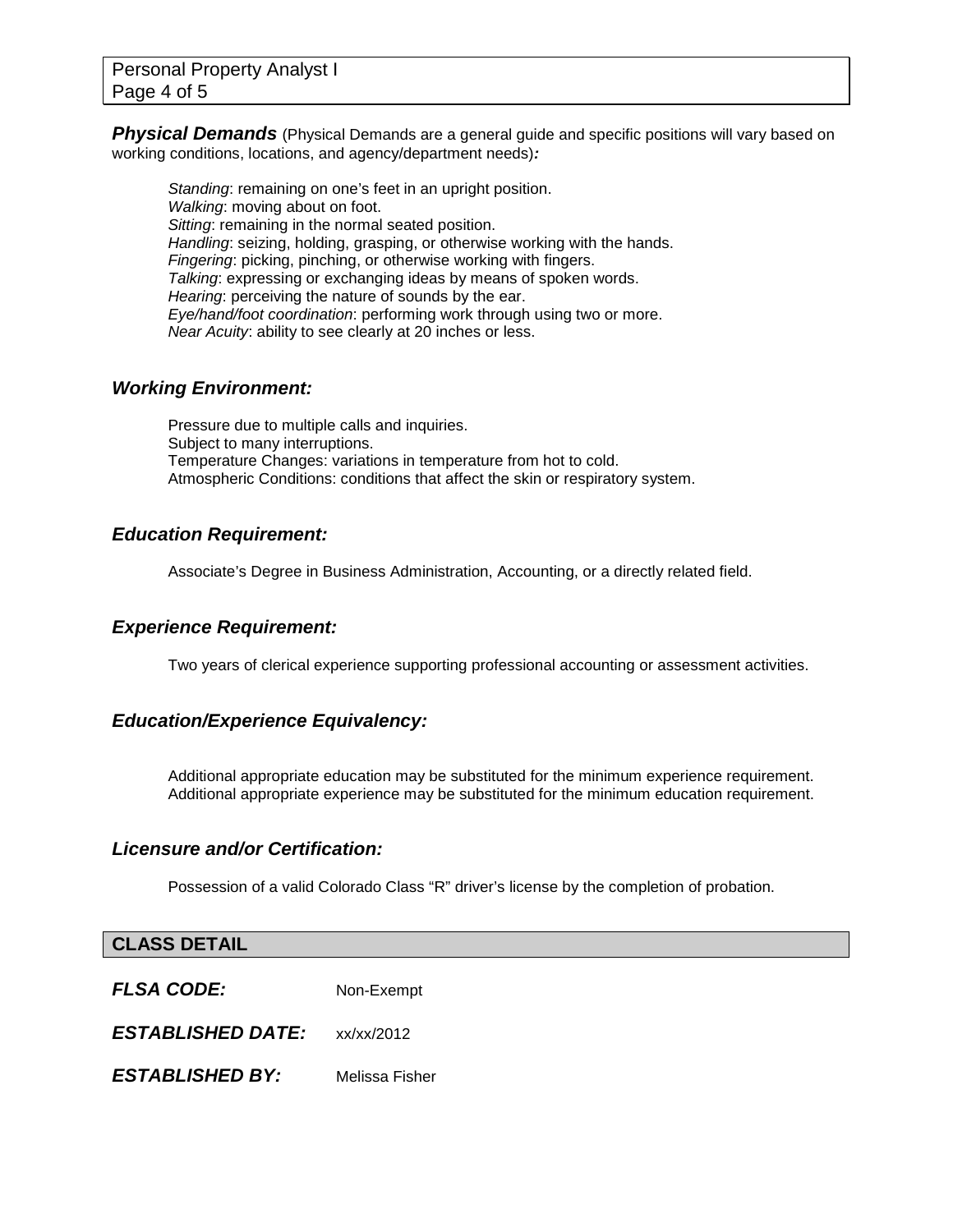Personal Property Analyst I Page 5 of 5

# *REVISED DATE:*

*REVISED BY:*

*CLASS HISTORY* This is a new classification.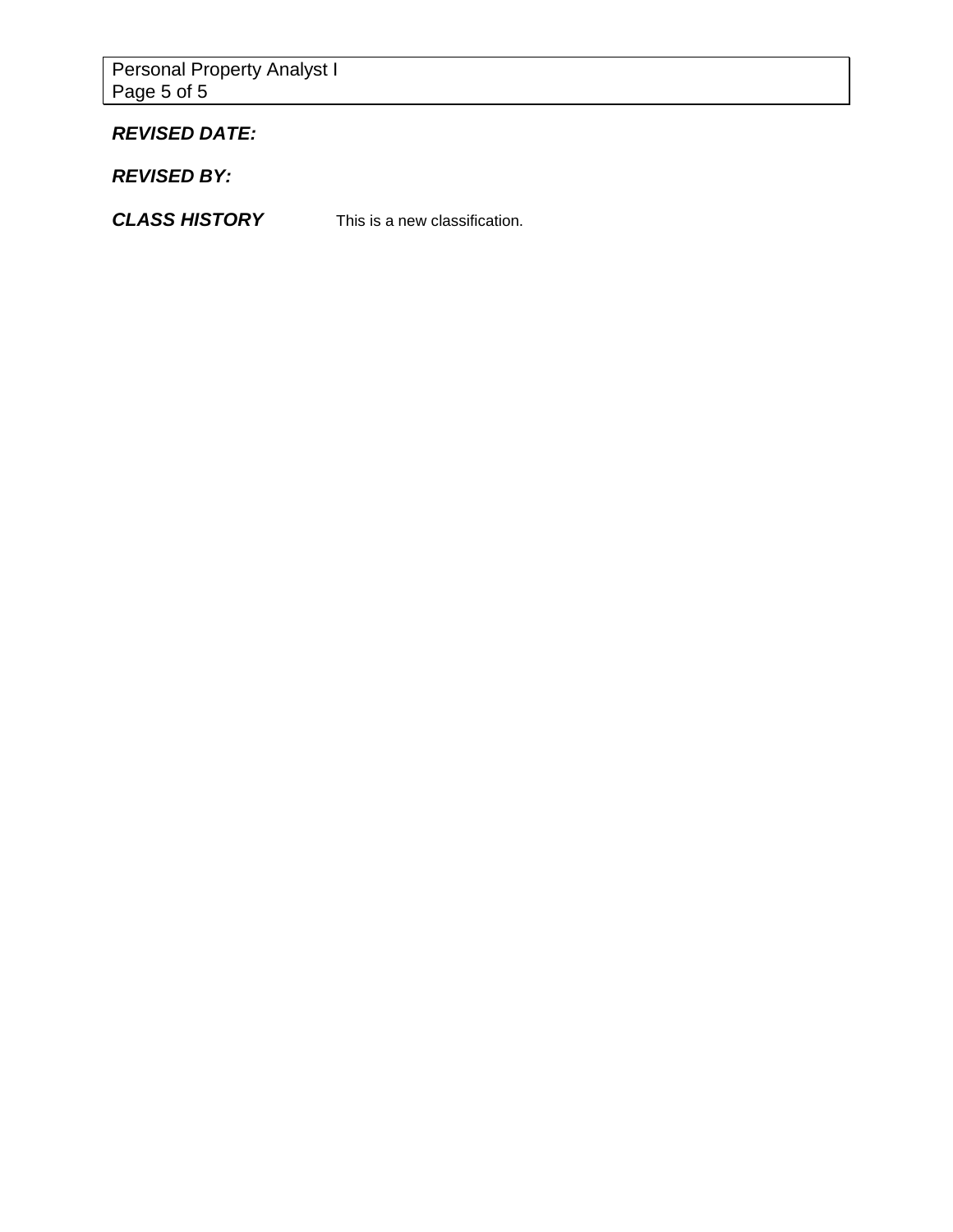

# Career Service Authority

Page 1 of 5

# Personal Property Analyst II

# **GENERAL STATEMENT OF CLASS DUTIES**

Performs standard level work conducting routine business personal property valuation by researching, analyzing, preparing, and processing personal property tax declarations for valuation and tax collection purposes; provides routine to complex information on assessment processes and applicable state and local personal property tax laws.

# **DISTINGUISHING CHARACTERISTICS**

This is the second out of three classifications in a progressive class series for Personal Property Analysts. The *Personal Property Analyst I* performs entry level work assisting with and learning how to conduct business personal property valuations. The *Personal Property Analyst III* performs full performance level work conducting routine to complex business personal property valuations. The Personal Property Analyst III is also responsible for representing the City in personal property valuation appeals and maintaining and updating data on state tax codes and tables.

The Personal Property Analysts are distinguished from the *Staff Tax Auditor*, which entry-level through standard level auditing work applying generally accepted accounting principles and auditing standards in conducting financial and tax compliance audits of entities engaged in business in Denver.

Next, the Personal Property Analysts are distinguished from the *Tax Analyst*, which researches, analyzes, prepares, and processes claims for payments of outstanding taxes owed to the city.

Finally, the Personal Property Analysts are distinguished from the *Real Property Appraiser Technician*, which supports the work of Real Property Appraisers by performing paraprofessional real estate valuation and database maintenance.

### *Guidelines, Difficulty and Decision Making Level:*

Guidelines are generally numerous, well established, and directly applicable to the work assignment. Work assignment and desired results are explained by general oral or written instructions.

Duties assigned are generally repetitive and restricted in scope but may be of substantial intricacy. Employee primarily applies standardized practices.

Decisions or recommendations on non-standardized situations are limited to relating organizational policies to specific cases. Problems that are not covered by guidelines or are without precedent are taken up with the supervisor.

### *Level of Supervision Received and Quality Review:*

Under normal supervision, within a standardized work situation, the employee performs duties common to the line of work without close supervision or detailed instruction. Work product is subject to continual review.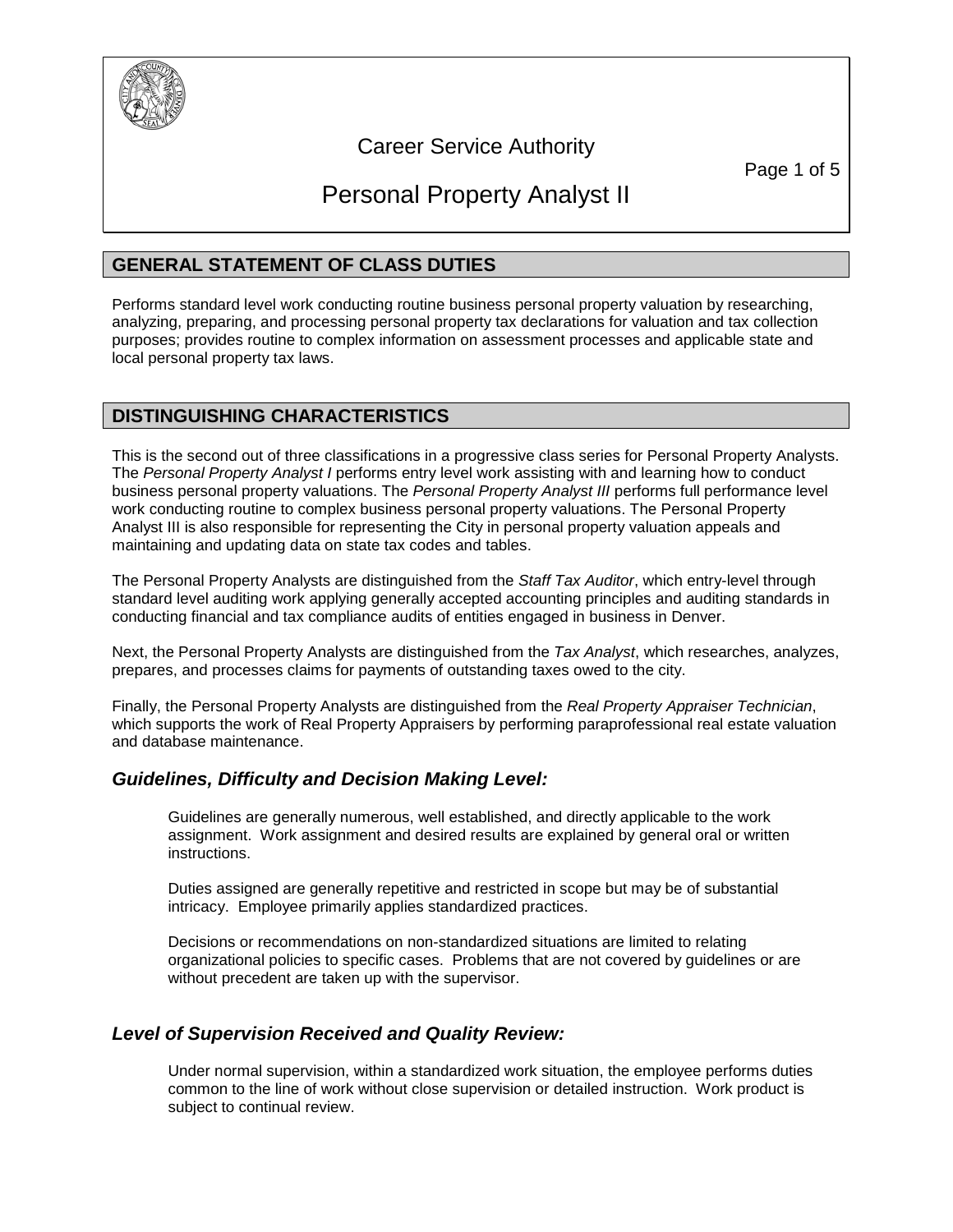#### *Interpersonal Communications and Purpose:*

Contacts with the public or employees where explanatory or interpretive information is exchanged, gathered, or presented and some degree of discretion and judgment are required within the parameters of the job function.

#### *Level of Supervision Exercised:*

None.

### **ESSENTIAL DUTIES**

Performs routine field investigations to identify new businesses and verify existing businesses; to identify personal property; and to verify ownership, registration, and compliance with personal property assessment statutes.

Provides routine to complex information to business owners, other jurisdictions, and city agencies on personal property assessment process and explains state and local personal property tax laws.

Conducts routine on-site inspections of personal property to estimate the value of assets; performs calculations to determine asset value, taxable rate and category, and tax exemption status utilizing established procedures, manuals, and tax tables.

Verifies and evaluates routine personal property sales by researching permits, correspondence, and public records to obtain information and reviewing assessment files for changes in property information.

Analyzes and compares current and prior taxpayer information to determine if changes in asset listings have occurred; prepares additional tax assessments, when appropriate.

Compiles personal property data for the purpose of taxation; prepares routine personal property tax declarations, which includes verifying the correctness of taxes owed and calculating late filing penalties, when applicable.

Processes routine personal property tax declarations by reviewing and analyzing information submitted by business owners; classifies and lists assets for property valuation purposes per statutory requirements.

Evaluates and processes routine to complex personal property valuation protests, which includes working with business owners to address issues and concerns of taxation.

Reviews routine personal property valuation appeals and prepares materials for valuation defense, which includes a formal response to protests, appeals, and complaints.

Participates and learns the process of representing the City at Board of Equalization, Board of County Commissioners, and Board of Assessment Appeals hearings.

Prepares and maintains personal property case files to include records of correspondence.

#### 

Any one position may not include all of the duties listed. However, the allocation of positions will be determined by the amount of time spent in performing the essential duties listed above.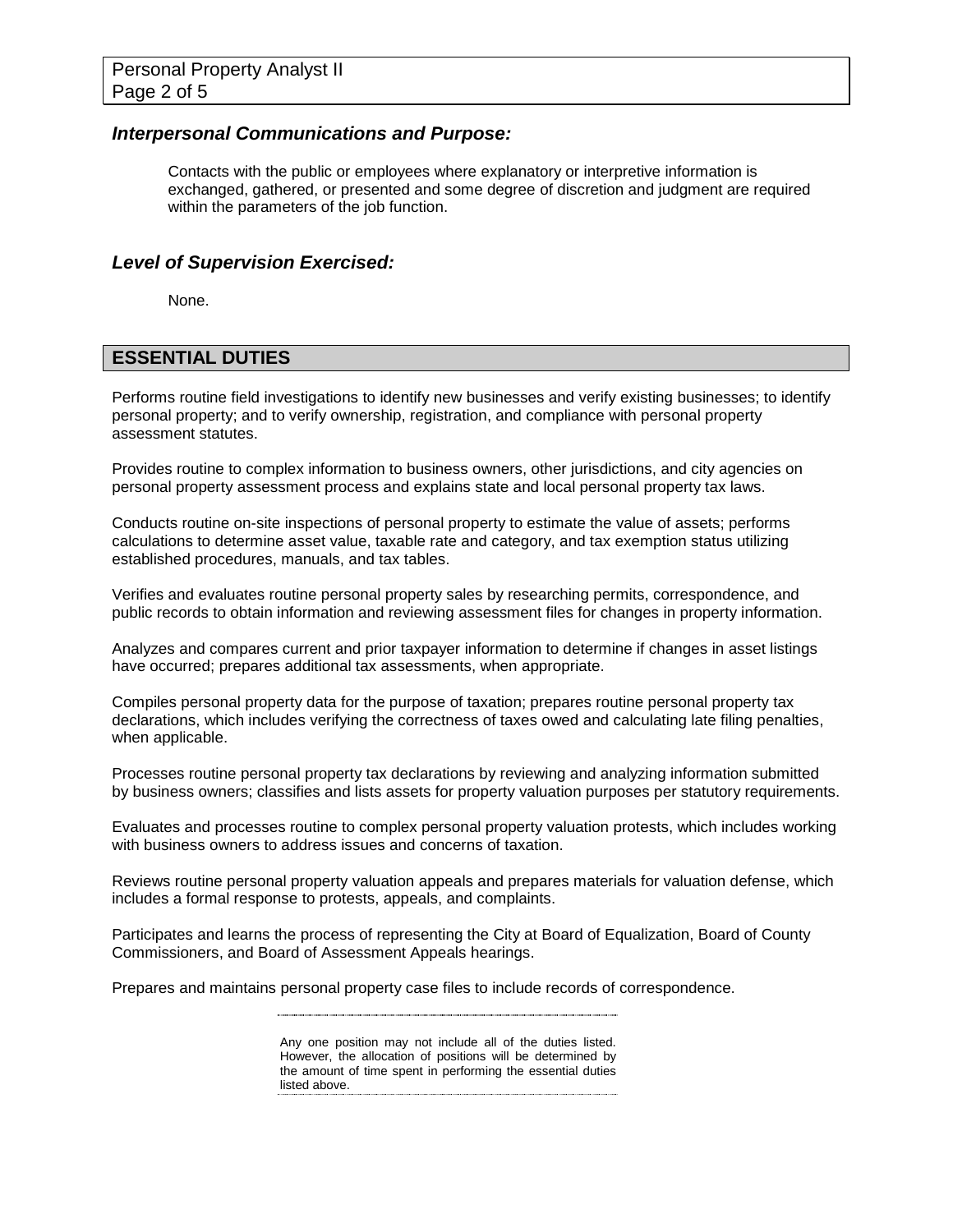## **MINIMUM QUALIFICATIONS**

#### *Competencies, Knowledge, & Skills:*

- **Integrity/Honesty** Contributes to maintaining the integrity of the organization; displays high standards of ethical conduct and understands the impact of violating these standards on an organization, self and others; is trustworthy.
- **Attention to Detail** Is thorough when performing work and conscientious about attending to detail.
- **Interpersonal Skills** Shows understanding, friendliness, courtesy, tact, empathy, cooperation, concern, and politeness to others; relates well to different people from varied backgrounds and different situations.
- **Speaking** Uses correct English grammar to organize and communicate ideas in words that are appropriate to listeners and situations; uses body language appropriately.
- **Listening** Receives, attends to, interprets, and responds to verbal messages and other cues such as body language in ways that are appropriate to listeners and situations.
- **Reading** Understands and interprets written material, including technical material, rules, regulations, instructions, reports, charts, graphs or tables; applies what is learned from written material to specific situations.
- **Writing** Recognizes or uses correct English grammar, punctuation and spelling; communicates information in a succinct and organized manner; produces written information, which may include technical material that is appropriate for the intended audience.
- **Reasoning** Identifies rules, principles, or relationships that explains facts, data, or other information; analyzes information and makes correct inferences or draws accurate conclusions.
- **Arithmetic/Mathematical Reasoning** Performs computations such as addition, subtraction, multiplication, and division correctly; solves practical problems by choosing appropriately from a variety of mathematical techniques such as formulas and percentages.
- **Information Management** Identifies a need for and knows where or how to gather information; organizes and maintains information or information management systems.
- **Technical Competence** Uses knowledge that is acquired through formal training or extensive onthe-job experience to perform one's job; works with, understands and evaluates technical information related to the job; advises others on technical issues.
- **Self-Management** Sets well-defined and realistic personal goals, displays a high level of initiative, effort and commitment towards completing assignments in a timely manner; works with minimal supervision; is motivated to achieve; demonstrates responsible behavior.
- **Problem-Solving** Identifies problems; determines accuracy and relevance of information; uses sound judgment to generate and evaluate alternatives, and to make recommendations.
- **Decision Making** Makes sound, well informed, and objective decisions; perceives the impact and implications of decisions; commits to action, even in uncertain situations, to accomplish goals; causes change.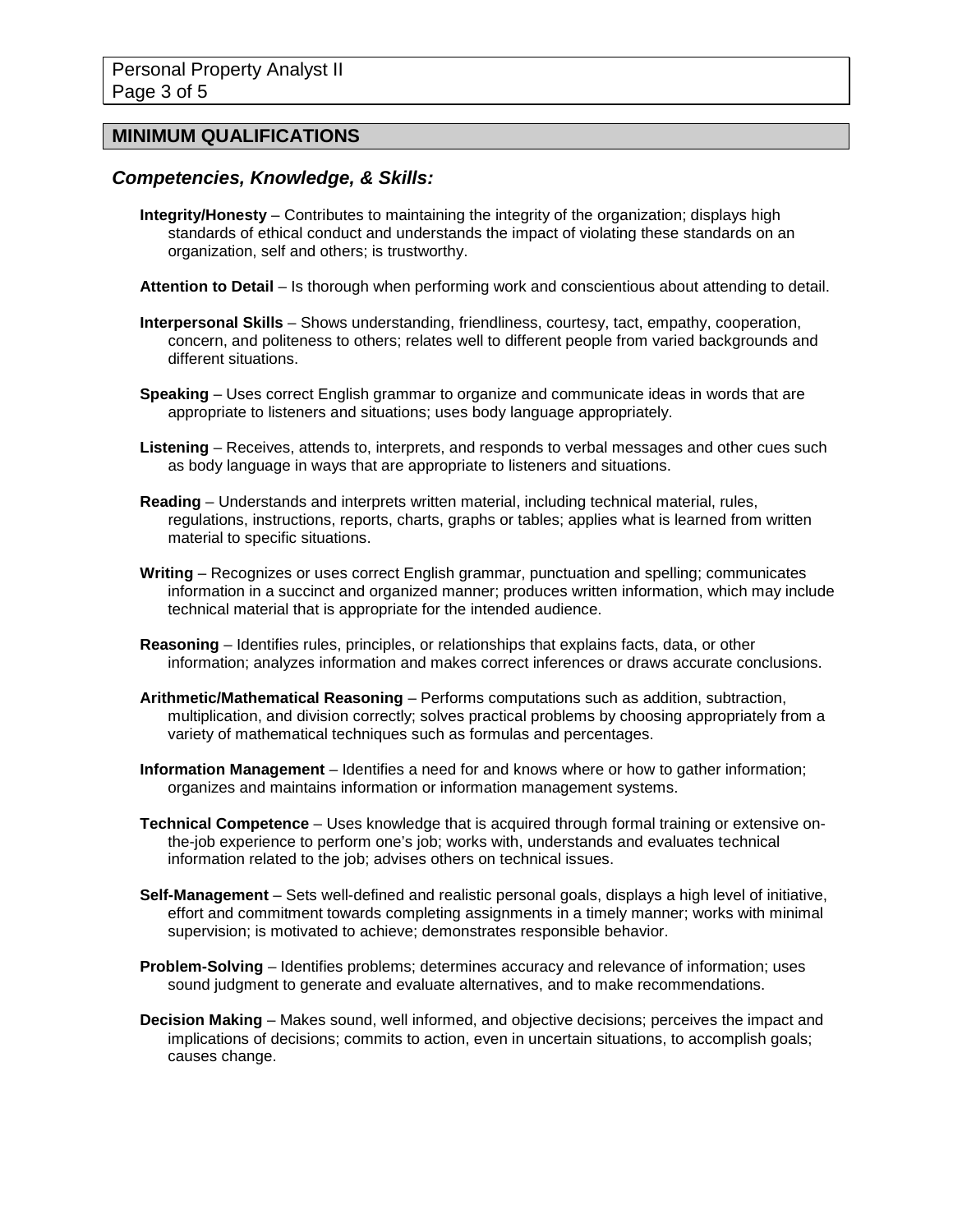- **Customer Service**  Works with customers to assess needs, provide assistance, resolve problems, satisfy expectations; knows products and services; is committed to providing quality products and services.
- Knowledge of economic and accounting principles and practices, tax law and practices, the financial markets, banking, and the analysis and reporting of financial data.
- Skill in interpreting the contents of taxpayer submitted accounting information and asset listing and determining the appropriate classification for property assessment purposes.
- Knowledge of research techniques sufficient to be able to determine what information is needed, gather and analyze desired information, and input information.
- Knowledge of state statutes sufficient to be able to disseminate information, determine assessable property, and enforce compliance.

**Physical Demands** (Physical Demands are a general guide and specific positions will vary based on working conditions, locations, and agency/department needs)*:*

*Standing*: remaining on one's feet in an upright position. *Walking*: moving about on foot. *Sitting*: remaining in the normal seated position. *Handling*: seizing, holding, grasping, or otherwise working with the hands. *Fingering*: picking, pinching, or otherwise working with fingers. *Talking*: expressing or exchanging ideas by means of spoken words. *Hearing*: perceiving the nature of sounds by the ear. *Eye/hand/foot coordination*: performing work through using two or more. *Near Acuity*: ability to see clearly at 20 inches or less.

#### *Working Environment:*

Pressure due to multiple calls and inquiries. Subject to many interruptions. Temperature Changes: variations in temperature from hot to cold. Atmospheric Conditions: conditions that affect the skin or respiratory system.

#### *Education Requirement:*

Associate's Degree in Business Administration, Accounting, or a directly related field.

#### *Experience Requirement:*

Two years of clerical experience to include one year of experience at the type and level of the Personal Property Analyst I.

#### *Education/Experience Equivalency:*

Additional appropriate education may be substituted for the minimum experience requirement. Additional appropriate experience may be substituted for the minimum education requirement.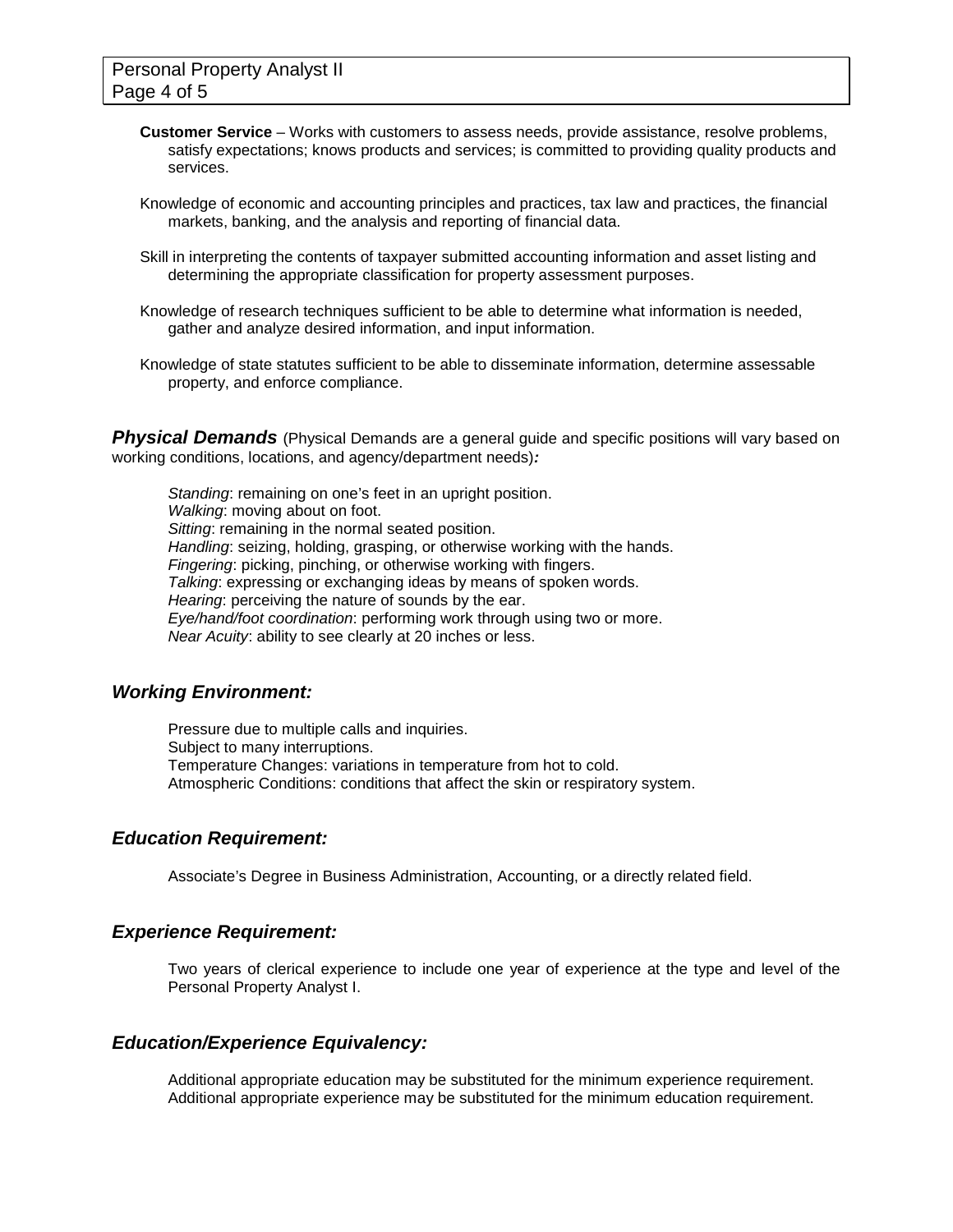# *Licensure and/or Certification:*

Possession of a valid Colorado Class "R" driver's license by the completion of probation.

# **CLASS DETAIL**

| <b>FLSA CODE:</b>        | Non-Exempt                                                                                                                                                                                                                                                           |
|--------------------------|----------------------------------------------------------------------------------------------------------------------------------------------------------------------------------------------------------------------------------------------------------------------|
| <b>ESTABLISHED DATE:</b> | 9/16/1995                                                                                                                                                                                                                                                            |
| <b>REVISED DATE:</b>     | xx/xx/2012                                                                                                                                                                                                                                                           |
| <b>REVISED BY:</b>       | Melissa Fisher                                                                                                                                                                                                                                                       |
| <b>CLASS HISTORY</b>     | 2007: Per department request, job specification was updated to further<br>clarify duties and responsibilities.                                                                                                                                                       |
|                          | 2011: The General Statement of Duties, Essential Duties, competencies,<br>and minimum qualifications were revised and updated. Title changed to<br>Personal Property Analyst.                                                                                        |
|                          | 2012: The General Statement of Duties, Essential Duties, competencies,<br>and minimum qualifications were revised and updated. Title changed to<br>Personal Property Analyst II; single classification turned into three<br>classification progressive class series. |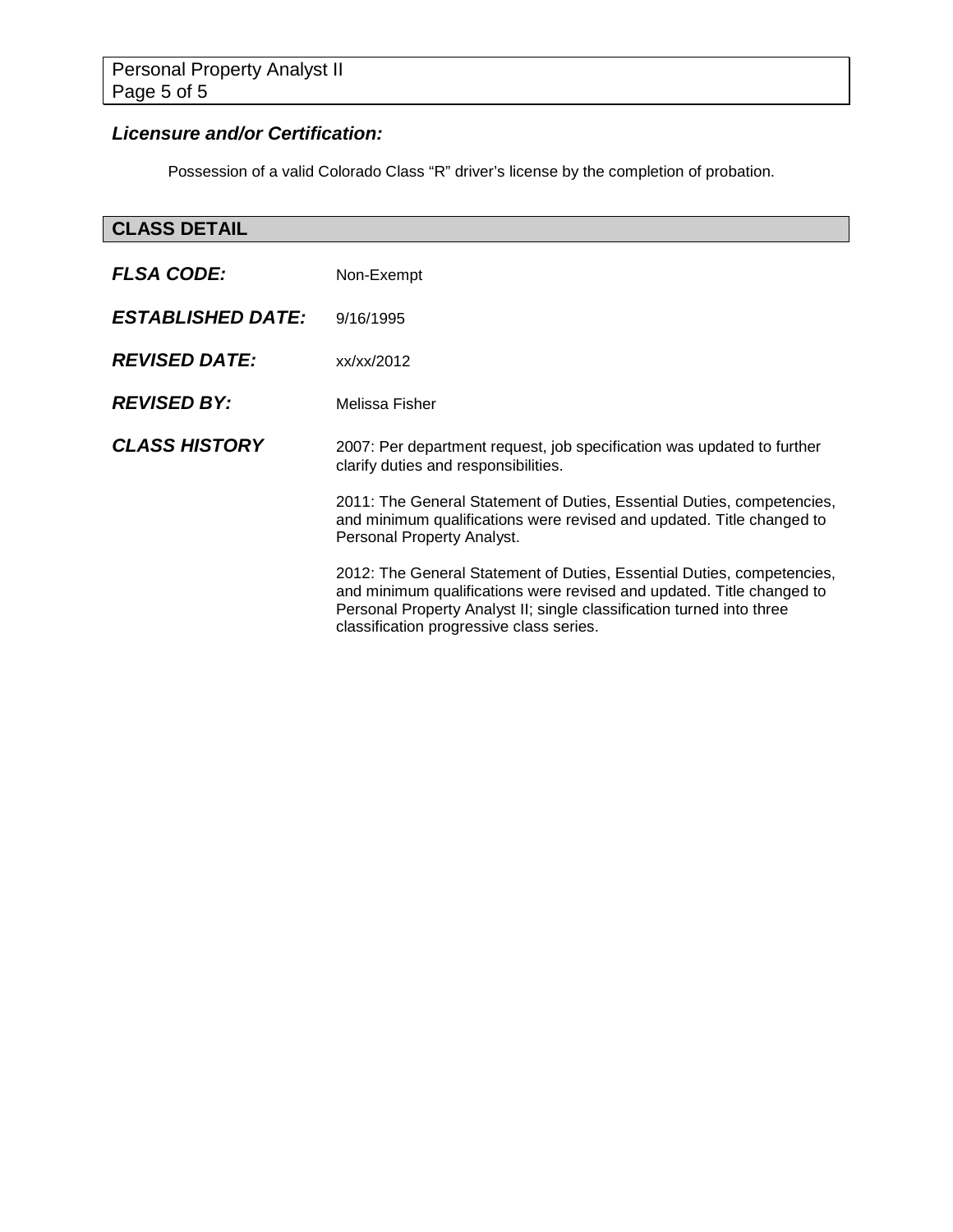

# Career Service Authority

Page 1 of 5

# Personal Property Analyst III

# **GENERAL STATEMENT OF CLASS DUTIES**

Performs full performance level work conducting routine to complex business personal property valuation by researching, analyzing, preparing, and processing personal property tax declarations for valuation and tax collection purposes; provides complex and/or specialized information on assessment processes and applicable state and local personal property tax laws; prepares for and represents the City in personal property valuation appeals; and maintains and updates data on state tax codes and tables.

# **DISTINGUISHING CHARACTERISTICS**

This is the third out of three classifications in a progressive class series for Personal Property Analysts. The *Personal Property Analyst I* performs entry level work assisting with and learning how to conduct business personal property valuations. The *Personal Property Analyst II* performs standard level work conducting routine business personal property valuations.

The Personal Property Analysts are distinguished from the *Staff Tax Auditor*, which entry-level through standard level auditing work applying generally accepted accounting principles and auditing standards in conducting financial and tax compliance audits of entities engaged in business in Denver.

Next, the Personal Property Analysts are distinguished from the *Tax Analyst*, which researches, analyzes, prepares, and processes claims for payments of outstanding taxes owed to the city.

Finally, the Personal Property Analysts are distinguished from the *Real Property Appraiser Technician*, which supports the work of Real Property Appraisers by performing paraprofessional real estate valuation and database maintenance.

### *Guidelines, Difficulty and Decision Making Level:*

Guidelines are generally but not always clearly applicable, requiring the employee to exercise judgment in selecting the most pertinent guideline, interpret precedents, adapt standard practices to differing situations, and recommend alternative actions in situations without precedent.

Duties assigned are generally complex and may be of substantial intricacy. Work assignment is performed within an established framework under general instructions but requires simultaneous coordination of assigned functions or projects in various stages of completion.

Employee is responsible for determining time, place, and sequence of actions to be taken. Unusual problems or proposed deviations from guidelines, practices, or precedents may be discussed with the supervisor before being initiated.

### *Level of Supervision Received and Quality Review:*

Under general supervision, the employee receives assignments and is expected to carry them through to completion with substantial independence. Work is reviewed for adherence to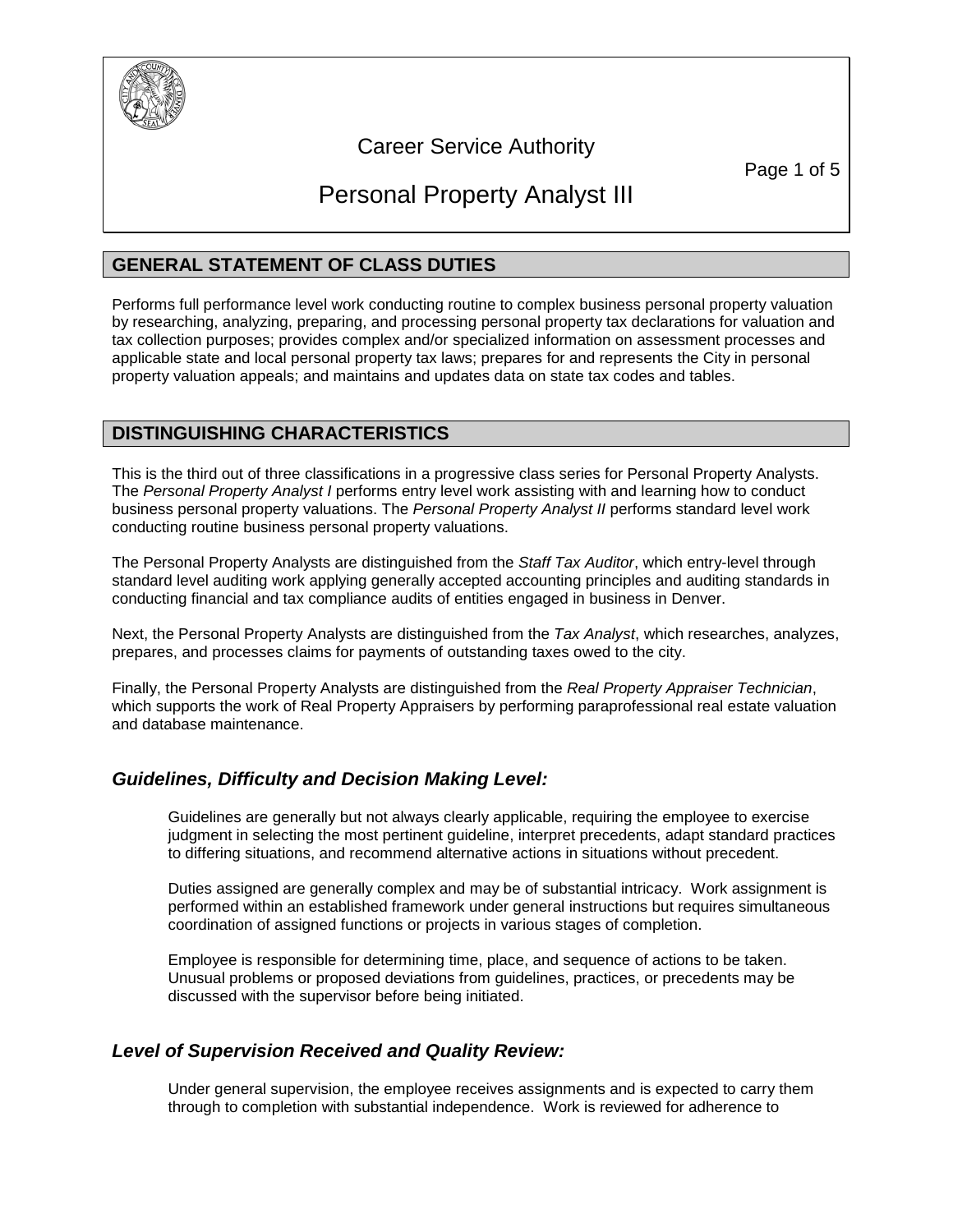instructions, accuracy, completeness, and conformance to standard practice or precedent. Recurring work clearly covered by guidelines may or may not be reviewed.

#### *Interpersonal Communications and Purpose:*

Contacts with the public or employees where explanatory or interpretive information is exchanged, defended, and gathered and discretion and judgment are required within the parameters of the job function.

#### *Level of Supervision Exercised:*

By position, performs lead work over employees classified as Personal Property Analyst I and II.

## **ESSENTIAL DUTIES**

Performs routine to complex field investigations to identify new businesses and verify existing businesses; to identify personal property; and to verify ownership, registration, and compliance with personal property assessment statutes.

Provides complex and/or specialized information to business owners, other jurisdictions, and city agencies on personal property assessment process and explains state and local personal property tax laws.

Conducts routine to complex on-site inspections of personal property to estimate the value of assets; performs calculations to determine asset value, taxable rate and category, and tax exemption status utilizing established procedures, manuals, and tax tables.

Verifies and evaluates routine to complex personal property sales by researching permits, correspondence, and public records to obtain information and reviewing assessment files for changes in property information.

Analyzes and compares current and prior taxpayer information to determine if changes in asset listings have occurred; prepares additional tax assessments, when appropriate.

Compiles personal property data for the purpose of taxation; prepares routine to complex personal property tax declarations, which includes verifying the correctness of taxes owed and calculating late filing penalties, when applicable.

Processes routine to complex personal property tax declarations by reviewing and analyzing information submitted by business owners; classifies and lists assets for property valuation purposes per statutory requirements.

Evaluates and processes complex personal property valuation protests, which includes working with business owners to address issues and concerns of taxation.

Receives and reviews state assessments for businesses that cross county lines; prepares information for protest of state assessments, if errors are detected; and enters final state assessment information into valuation system.

Reviews complex personal property valuation appeals and prepares materials for valuation defense, which includes a formal response to protests, appeals, and complaints.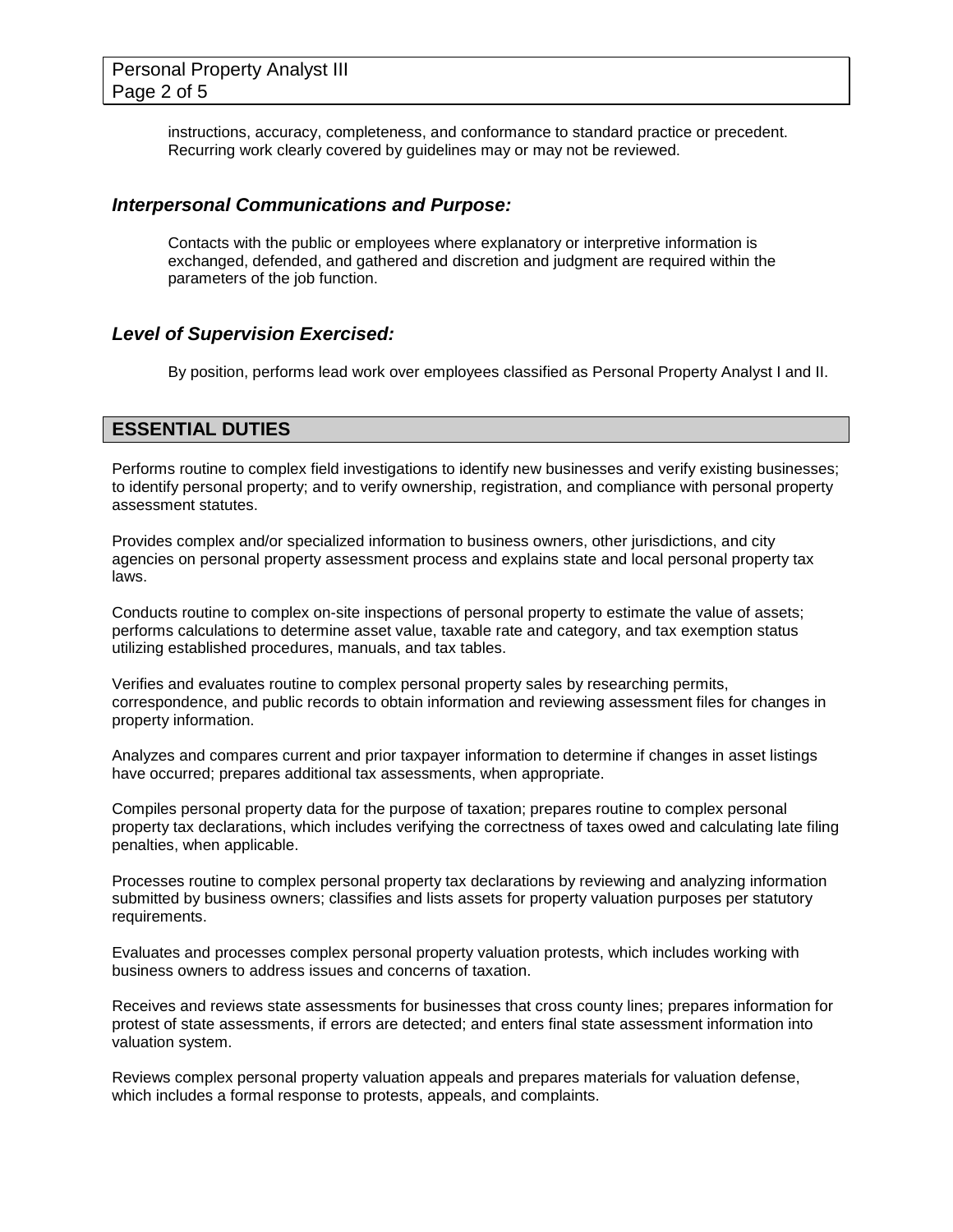# Personal Property Analyst III Page 3 of 5

Represents the City at Board of Equalization, Board of County Commissioners, and Board of Assessment Appeals hearings and testifies in court, as needed.

Maintains and updates assessment database with new state tax codes and tables.

Prepares and maintains personal property case files to include records of correspondence.

By position, performs lead work over employees classified as Personal Property Analyst I and II.

By position, performs work on special projects that focus on supporting assessment operations.

Any one position may not include all of the duties listed. However, the allocation of positions will be determined by the amount of time spent in performing the essential duties listed above. 

#### **MINIMUM QUALIFICATIONS**

#### *Competencies, Knowledge, & Skills:*

**Integrity/Honesty** – Contributes to maintaining the integrity of the organization; displays high standards of ethical conduct and understands the impact of violating these standards on an organization, self and others; is trustworthy.

**Attention to Detail** – Is thorough when performing work and conscientious about attending to detail.

- **Interpersonal Skills** Shows understanding, friendliness, courtesy, tact, empathy, cooperation, concern, and politeness to others; relates well to different people from varied backgrounds and different situations.
- **Speaking** Uses correct English grammar to organize and communicate ideas in words that are appropriate to listeners and situations; uses body language appropriately.
- **Listening** Receives, attends to, interprets, and responds to verbal messages and other cues such as body language in ways that are appropriate to listeners and situations.
- **Reading** Understands and interprets written material, including technical material, rules, regulations, instructions, reports, charts, graphs or tables; applies what is learned from written material to specific situations.
- **Writing** Recognizes or uses correct English grammar, punctuation and spelling; communicates information in a succinct and organized manner; produces written information, which may include technical material that is appropriate for the intended audience.
- **Reasoning** Identifies rules, principles, or relationships that explains facts, data, or other information; analyzes information and makes correct inferences or draws accurate conclusions.
- **Arithmetic/Mathematical Reasoning** Performs computations such as addition, subtraction, multiplication, and division correctly; solves practical problems by choosing appropriately from a variety of mathematical techniques such as formulas and percentages.
- **Information Management** Identifies a need for and knows where or how to gather information; organizes and maintains information or information management systems.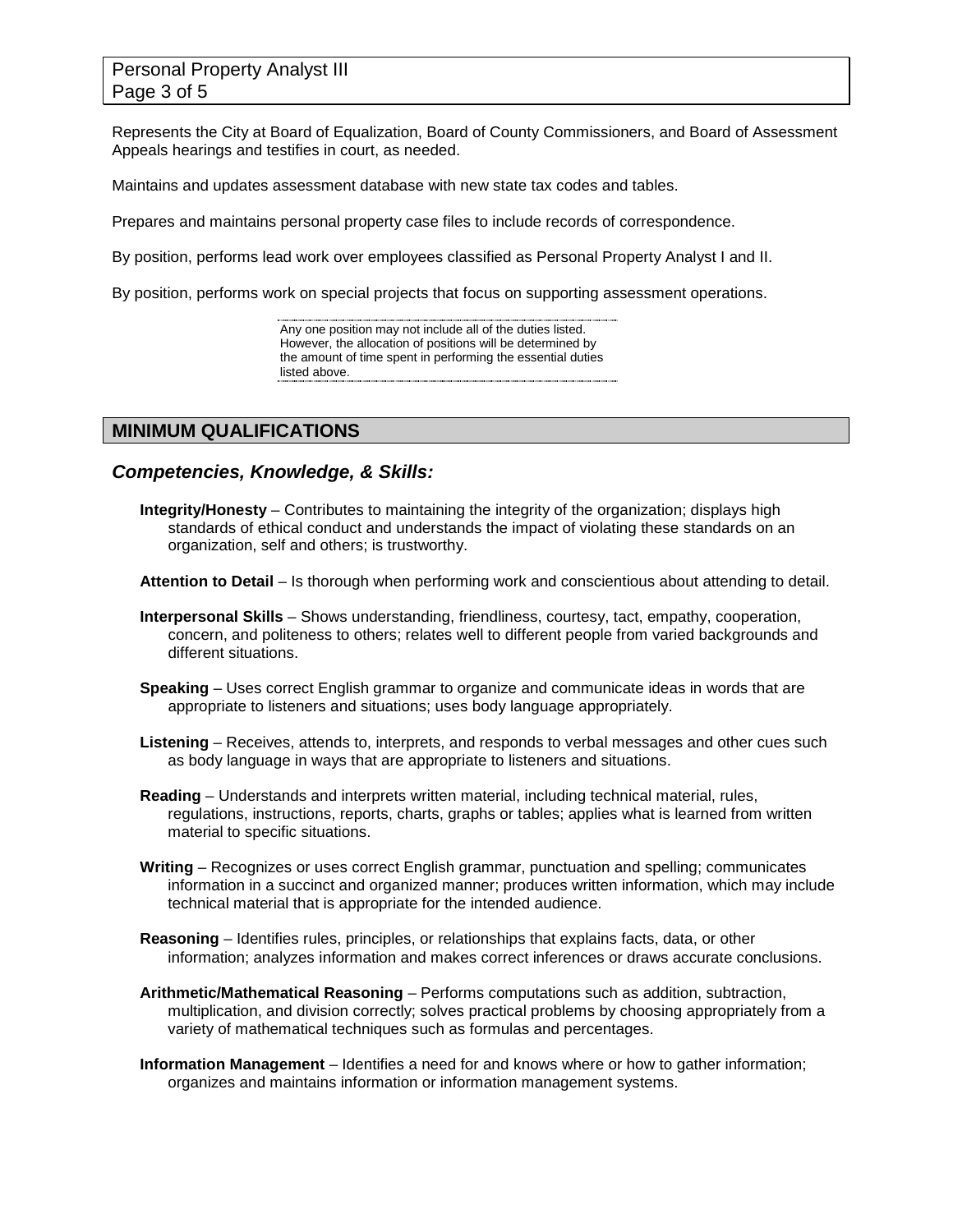- **Technical Competence** Uses knowledge that is acquired through formal training or extensive onthe-job experience to perform one's job; works with, understands and evaluates technical information related to the job; advises others on technical issues.
- **Self-Management** Sets well-defined and realistic personal goals, displays a high level of initiative, effort and commitment towards completing assignments in a timely manner; works with minimal supervision; is motivated to achieve; demonstrates responsible behavior.
- **Problem-Solving** Identifies problems; determines accuracy and relevance of information; uses sound judgment to generate and evaluate alternatives, and to make recommendations.
- **Decision Making** Makes sound, well informed, and objective decisions; perceives the impact and implications of decisions; commits to action, even in uncertain situations, to accomplish goals; causes change.
- **Customer Service**  Works with customers to assess needs, provide assistance, resolve problems, satisfy expectations; knows products and services; is committed to providing quality products and services.
- Knowledge of economic and accounting principles and practices, tax law and practices, the financial markets, banking, and the analysis and reporting of financial data.
- Skill in interpreting the contents of taxpayer submitted accounting information and asset listing and determining the appropriate classification for property assessment purposes.
- Knowledge of research techniques sufficient to be able to determine what information is needed, gather and analyze desired information, and input information.
- Knowledge of state statutes sufficient to be able to disseminate information, determine assessable property, and enforce compliance.

**Physical Demands** (Physical Demands are a general guide and specific positions will vary based on working conditions, locations, and agency/department needs)*:*

*Standing*: remaining on one's feet in an upright position. *Walking*: moving about on foot. *Sitting*: remaining in the normal seated position. *Handling*: seizing, holding, grasping, or otherwise working with the hands. *Fingering*: picking, pinching, or otherwise working with fingers. *Talking*: expressing or exchanging ideas by means of spoken words. *Hearing*: perceiving the nature of sounds by the ear. *Eye/hand/foot coordination*: performing work through using two or more. *Near Acuity*: ability to see clearly at 20 inches or less.

### *Working Environment:*

Pressure due to multiple calls and inquiries. Subject to many interruptions. Temperature Changes: variations in temperature from hot to cold. Atmospheric Conditions: conditions that affect the skin or respiratory system.